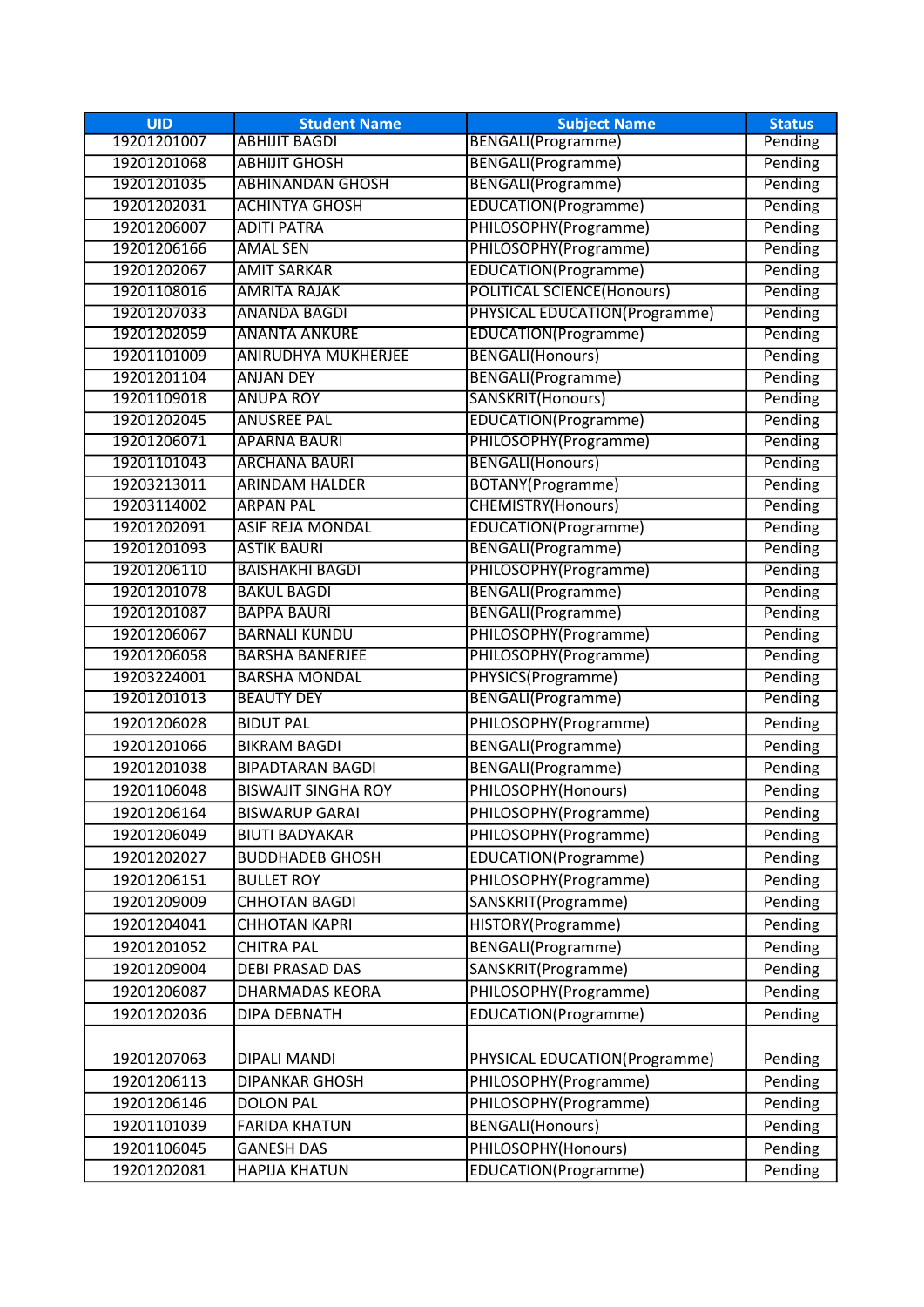| 19201202061 | <b>HARADHAN PAL</b>      | EDUCATION(Programme)          | Pending |
|-------------|--------------------------|-------------------------------|---------|
| 19201106035 | <b>INDRANI PAL</b>       | PHILOSOPHY(Honours)           | Pending |
| 19201201064 | <b>JAHANARA KHATUN</b>   | BENGALI(Programme)            | Pending |
| 19201101063 | <b>JAHIRUL SEKH</b>      | <b>BENGALI(Honours)</b>       | Pending |
| 19201201102 | <b>JAYANTA GHOSH</b>     | BENGALI(Programme)            | Pending |
| 19201206126 | <b>JHUMA BAURI</b>       | PHILOSOPHY(Programme)         | Pending |
| 19201201072 | <b>JHUMA GHOSH</b>       | BENGALI(Programme)            | Pending |
| 19201203001 | <b>JHUMA KUNDU</b>       | ENGLISH(Programme)            | Pending |
| 19201104037 | <b>JIBANDIP JANA</b>     | HISTORY(Honours)              | Pending |
| 19201201040 | <b>JIBUNNISHA KHATUN</b> | BENGALI(Programme)            | Pending |
| 19201206118 | <b>JYOTSHNA TUDU</b>     | PHILOSOPHY(Programme)         | Pending |
| 19201201037 | <b>KAILAS BAGDI</b>      | BENGALI(Programme)            | Pending |
| 19201201041 | <b>KAJAL BAURI</b>       | BENGALI(Programme)            | Pending |
| 19201206045 | <b>KAKALI GARAI</b>      | PHILOSOPHY(Programme)         | Pending |
| 19201204032 | <b>KALYANESWAR ROY</b>   | HISTORY(Programme)            | Pending |
| 19201201049 | <b>KUSUM GHOSH</b>       | BENGALI(Programme)            | Pending |
| 19201201030 | <b>MALATI GHOSH</b>      | BENGALI(Programme)            | Pending |
| 19201204027 | <b>MALLIKA GHOSH</b>     | HISTORY(Programme)            | Pending |
| 19201106029 | <b>MAMATA MONDAL</b>     | PHILOSOPHY(Honours)           | Pending |
| 19201201063 | <b>MAMPI BAGDI</b>       | BENGALI(Programme)            | Pending |
| 19201202057 | <b>MANDIRA GHOSH</b>     | EDUCATION(Programme)          | Pending |
| 19201203008 | MD JAHAFAR MONDAL        | ENGLISH(Programme)            | Pending |
| 19201106046 | <b>MILAN MAJHI</b>       | PHILOSOPHY(Honours)           | Pending |
| 19201206152 | <b>MOHAR MALLIK</b>      | PHILOSOPHY(Programme)         | Pending |
| 19201106025 | <b>MOU BARUI</b>         | PHILOSOPHY(Honours)           | Pending |
|             |                          |                               |         |
| 19201207008 | <b>MOUMITA SARKAR</b>    | PHYSICAL EDUCATION(Programme) | Pending |
| 19201201081 | <b>MOUSUMI BISWAS</b>    | BENGALI(Programme)            | Pending |
| 19203213006 | <b>MOUSUMI GHOSH</b>     | BOTANY(Programme)             | Pending |
| 19201206092 | <b>MOUSUMI PALUI</b>     | PHILOSOPHY(Programme)         | Pending |
| 19201204008 | MOUSUMI SARKAR           | HISTORY(Programme)            | Pending |
| 19201201044 | <b>MRINAL NAYAK</b>      | BENGALI(Programme)            | Pending |
| 19201201056 | <b>MRINMOY SUR</b>       | BENGALI(Programme)            | Pending |
|             |                          |                               |         |
| 19201201105 | MUSAMMAT NASIMA KHATUN   | <b>BENGALI</b> (Programme)    | Pending |
| 19201201023 | <b>NAISA KHATUN</b>      | BENGALI(Programme)            | Pending |
| 19201202083 | NAJIBUDDIN SEKH          | EDUCATION(Programme)          | Pending |
| 19201206160 | NILANJANA GHOSH          | PHILOSOPHY(Programme)         | Pending |
| 19201206104 | <b>OUSMIN KHATUN</b>     | PHILOSOPHY(Programme)         | Pending |
| 19201206120 | PADMA ROY                | PHILOSOPHY(Programme)         | Pending |
| 19201204017 | PAPIA DARI               | HISTORY(Programme)            | Pending |
| 19201206111 | PAYEL BAGDI              | PHILOSOPHY(Programme)         | Pending |
| 19201201074 | PAYEL GHOSH              | BENGALI(Programme)            | Pending |
| 19201201016 | PAYEL RUIDAS             | BENGALI(Programme)            | Pending |
| 19201206060 | PIU KUNDU                | PHILOSOPHY(Programme)         | Pending |
|             |                          |                               |         |
| 19201207032 | PIYALI GHOSH             | PHYSICAL EDUCATION(Programme) | Pending |
| 19201206139 | PRATIK BADYAKAR          | PHILOSOPHY(Programme)         | Pending |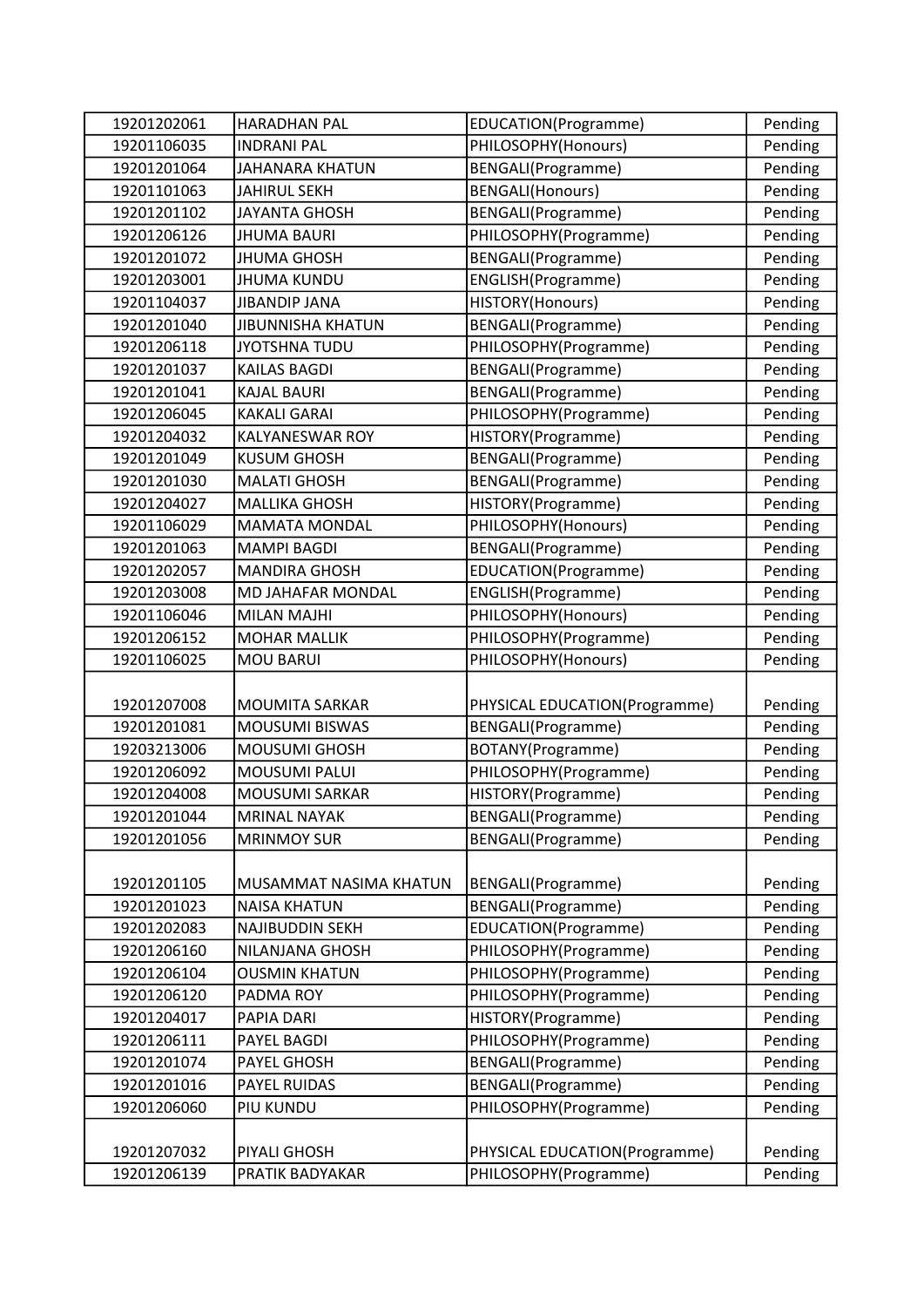| 19203214004 | PRITY MAHADANI          | CHEMISTRY(Programme)          | Pending |
|-------------|-------------------------|-------------------------------|---------|
| 19201202024 | PRIYA GHOSH             | EDUCATION(Programme)          | Pending |
| 19201204003 | PRIYA MONDAL            | HISTORY(Programme)            | Pending |
| 19201204028 | PRIYANKA GHOSH          | HISTORY(Programme)            | Pending |
| 19201206039 | PRIYANKA KANDAR         | PHILOSOPHY(Programme)         | Pending |
| 19201201039 | PRIYANKA ROY            | <b>BENGALI(Programme)</b>     | Pending |
| 19201206074 | PRIYANKA ROY            | PHILOSOPHY(Programme)         | Pending |
|             |                         |                               |         |
| 19201207069 | PRIYOJIT BAGDI          | PHYSICAL EDUCATION(Programme) | Pending |
| 19201202050 | <b>PUJA BAGDI</b>       | EDUCATION(Programme)          | Pending |
| 19201202034 | PUJA DEBNATH            | EDUCATION(Programme)          | Pending |
| 19201202084 | PUJA GHOSH              | EDUCATION(Programme)          | Pending |
| 19201106006 | PUJA GOSWAMI            | PHILOSOPHY(Honours)           | Pending |
| 19201202039 | <b>PUJA LOHAR</b>       | EDUCATION(Programme)          | Pending |
| 19201108014 | <b>PULOK BAIRAGI</b>    | POLITICAL SCIENCE(Honours)    | Pending |
| 19201201103 | RAGHUNATH PAL           | <b>BENGALI(Programme)</b>     | Pending |
|             |                         |                               |         |
| 19201207017 | RAHUL BAIDYA            | PHYSICAL EDUCATION(Programme) | Pending |
| 19201201008 | RAHUL MONDAL            | BENGALI(Programme)            | Pending |
| 19201201067 | RAHUL MONDAL            | BENGALI(Programme)            | Pending |
| 19201206076 | <b>RAHUL SHIT</b>       | PHILOSOPHY(Programme)         | Pending |
| 19201201060 | <b>RAJESH KHAN</b>      | BENGALI(Programme)            | Pending |
| 19201203006 | <b>RAJIB LOHAR</b>      | ENGLISH(Programme)            | Pending |
| 19201106044 | RAJU MONDAL             | PHILOSOPHY(Honours)           | Pending |
| 19201202080 | <b>RAJU RUIDAS</b>      | EDUCATION(Programme)          | Pending |
|             |                         |                               |         |
| 19201207015 | <b>RAKI CHAKRABORTY</b> | PHYSICAL EDUCATION(Programme) | Pending |
| 19201206129 | <b>RANU MONDAL</b>      | PHILOSOPHY(Programme)         | Pending |
| 19201208009 | REJAUL MIDDYA           | POLITICAL SCIENCE(Programme)  | Pending |
| 19201202004 | REJITA DATTA            | EDUCATION(Programme)          | Pending |
|             |                         |                               |         |
| 19201207053 | <b>RIJU MONDAL</b>      | PHYSICAL EDUCATION(Programme) | Pending |
| 19201102029 | RIMPA KARMAKAR          | <b>EDUCATION(Honours)</b>     | Pending |
| 19201206141 | <b>RIMPA PAL</b>        | PHILOSOPHY(Programme)         | Pending |
| 19201103021 | <b>RINKU BIT</b>        | <b>ENGLISH</b> (Honours)      | Pending |
|             |                         |                               |         |
| 19201207065 | <b>RIPON MONDAL</b>     | PHYSICAL EDUCATION(Programme) | Pending |
| 19201202010 | <b>RITU LAYEK</b>       | EDUCATION(Programme)          | Pending |
|             |                         |                               |         |
| 19201201004 | RITUPARNA CHATTOPADHYAY | BENGALI(Programme)            | Pending |
| 19201206153 | <b>RIYA DAS</b>         | PHILOSOPHY(Programme)         | Pending |
| 19201102026 | <b>RIYA GHOSH</b>       | EDUCATION(Honours)            | Pending |
| 19201206055 | ROHIT MOHANTA           | PHILOSOPHY(Programme)         | Pending |
| 19201202007 | <b>RUBIA KHATUN</b>     | EDUCATION(Programme)          | Pending |
| 19201104052 | RUDRA MUKHERJEE         | HISTORY(Honours)              | Pending |
| 19201206064 | <b>RUMA ROY</b>         | PHILOSOPHY(Programme)         | Pending |
| 19203113007 | <b>RUNA PARVIN</b>      | BOTANY(Honours)               | Pending |
| 19201109001 | <b>RUPA PATRA</b>       | SANSKRIT(Honours)             | Pending |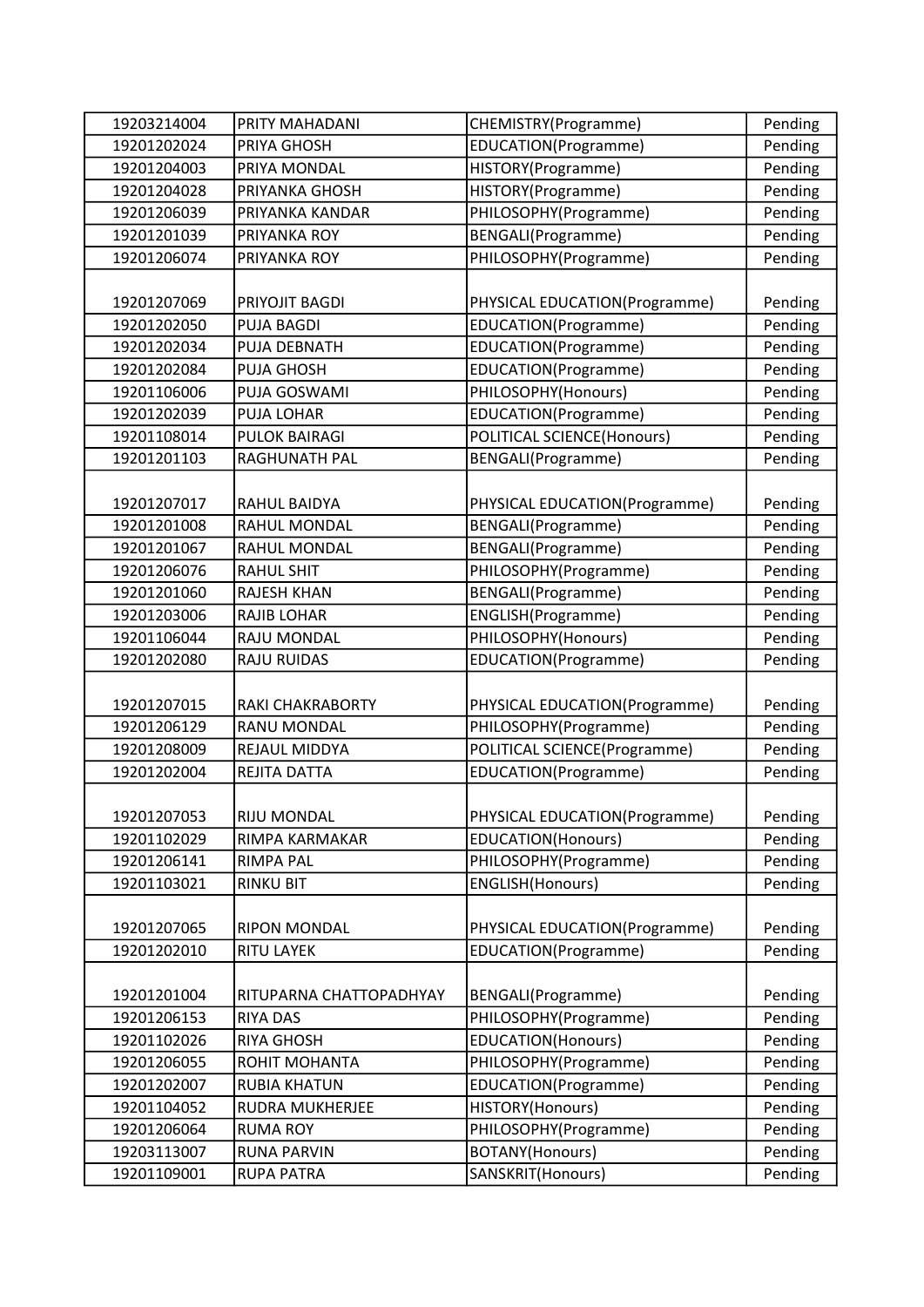| 19201207044 | SABYASACHI GHOSH          | PHYSICAL EDUCATION(Programme) | Pending |
|-------------|---------------------------|-------------------------------|---------|
|             |                           |                               |         |
| 19201207062 | <b>SAGAR LOHAR</b>        | PHYSICAL EDUCATION(Programme) | Pending |
| 19201109051 | <b>SAHEB PAL</b>          | SANSKRIT(Honours)             | Pending |
| 19201201091 | SAHEB PARAMANIK           | BENGALI(Programme)            | Pending |
| 19201201098 | <b>SALMAN MIDDYA</b>      | BENGALI(Programme)            | Pending |
| 19201202047 | <b>SAMRAT SEN</b>         | EDUCATION(Programme)          | Pending |
| 19201201017 | <b>SANAKA KUNDU</b>       | BENGALI(Programme)            | Pending |
| 19201206107 | <b>SANCHITA BAURI</b>     | PHILOSOPHY(Programme)         | Pending |
| 19203113011 | SANCHITA MAJUMDER         | BOTANY(Honours)               | Pending |
| 19201106040 | SANCHITA MURMU            | PHILOSOPHY(Honours)           | Pending |
| 19201206144 | <b>SANCHITA TUDU</b>      | PHILOSOPHY(Programme)         | Pending |
| 19201206081 | <b>SANDIP RUIDAS</b>      | PHILOSOPHY(Programme)         | Pending |
| 19201106027 | <b>SANGITA NAYAK</b>      | PHILOSOPHY(Honours)           | Pending |
| 19201202088 | <b>SANJAY PARAMANIK</b>   | EDUCATION(Programme)          | Pending |
| 19201101026 | <b>SANJOY DEY</b>         | <b>BENGALI(Honours)</b>       | Pending |
| 19201201025 | SAPTADIP SUTRADHAR        | BENGALI(Programme)            | Pending |
| 19201206066 | <b>SEULI SINGHA</b>       | PHILOSOPHY(Programme)         | Pending |
| 19201201020 | <b>SHAMPA GHOSH</b>       | BENGALI(Programme)            | Pending |
| 19201201057 | <b>SHAMPA MONDAL</b>      | BENGALI(Programme)            | Pending |
| 19201201085 | <b>SHARMILA MONDAL</b>    | BENGALI(Programme)            | Pending |
| 19201202017 | SHILA MONDAL              | EDUCATION(Programme)          | Pending |
| 19201201045 | SHILPA GHOSH              | BENGALI(Programme)            | Pending |
| 19201202053 | SHILPA GHOSH              | EDUCATION(Programme)          | Pending |
| 19201206077 | SHILPA GHOSH              | PHILOSOPHY(Programme)         | Pending |
| 19201204012 | <b>SHIPRA BAKSI</b>       | HISTORY(Programme)            | Pending |
| 19201204033 | <b>SHUVAJIT DARANI</b>    | HISTORY(Programme)            | Pending |
| 19201202077 | <b>SHUVODIP PAL</b>       | EDUCATION(Programme)          | Pending |
| 19203113006 | <b>SK NOBIR HOSSAIN</b>   | BOTANY(Honours)               | Pending |
| 19201206101 | <b>SK SAMIUR RAHAMAN</b>  | PHILOSOPHY(Programme)         | Pending |
| 19201204019 | <b>SOM SAREN</b>          | HISTORY(Programme)            | Pending |
| 19201204039 | SOMNATH BATABYAL          | HISTORY(Programme)            | Pending |
| 19201201029 | <b>SOUMYA DAS</b>         | BENGALI(Programme)            | Pending |
| 19201106050 | <b>SOURAV CHANDRA</b>     | PHILOSOPHY(Honours)           | Pending |
| 19201201065 | SOURAV CHOWDHURY          | BENGALI(Programme)            | Pending |
| 19201206157 | <b>SOURAV GHOSH</b>       | PHILOSOPHY(Programme)         | Pending |
| 19201201069 | <b>SOURAV GHOSH</b>       | BENGALI(Programme)            | Pending |
|             |                           |                               |         |
| 19201207021 | <b>SOURAV LOHAR</b>       | PHYSICAL EDUCATION(Programme) | Pending |
| 19201201089 | <b>SOURAV ROY</b>         | BENGALI(Programme)            | Pending |
| 19201206132 | <b>SOURIK CHOWDHURY</b>   | PHILOSOPHY(Programme)         | Pending |
| 19203124003 | SOUVIK MANDAL             | PHYSICS(Honours)              | Pending |
| 19203113012 | <b>SUBHADIP PATRA</b>     | BOTANY(Honours)               | Pending |
| 19201204031 | <b>SUBHAJIT GHOSH</b>     | HISTORY(Programme)            | Pending |
| 19201206150 | <b>SUBHAJIT SUTRADHAR</b> | PHILOSOPHY(Programme)         | Pending |
| 19203221003 | <b>SUBHAM DE</b>          | MATHEMATICS(Programme)        | Pending |
| 19201201012 | <b>SUDIP DEY</b>          | BENGALI(Programme)            | Pending |